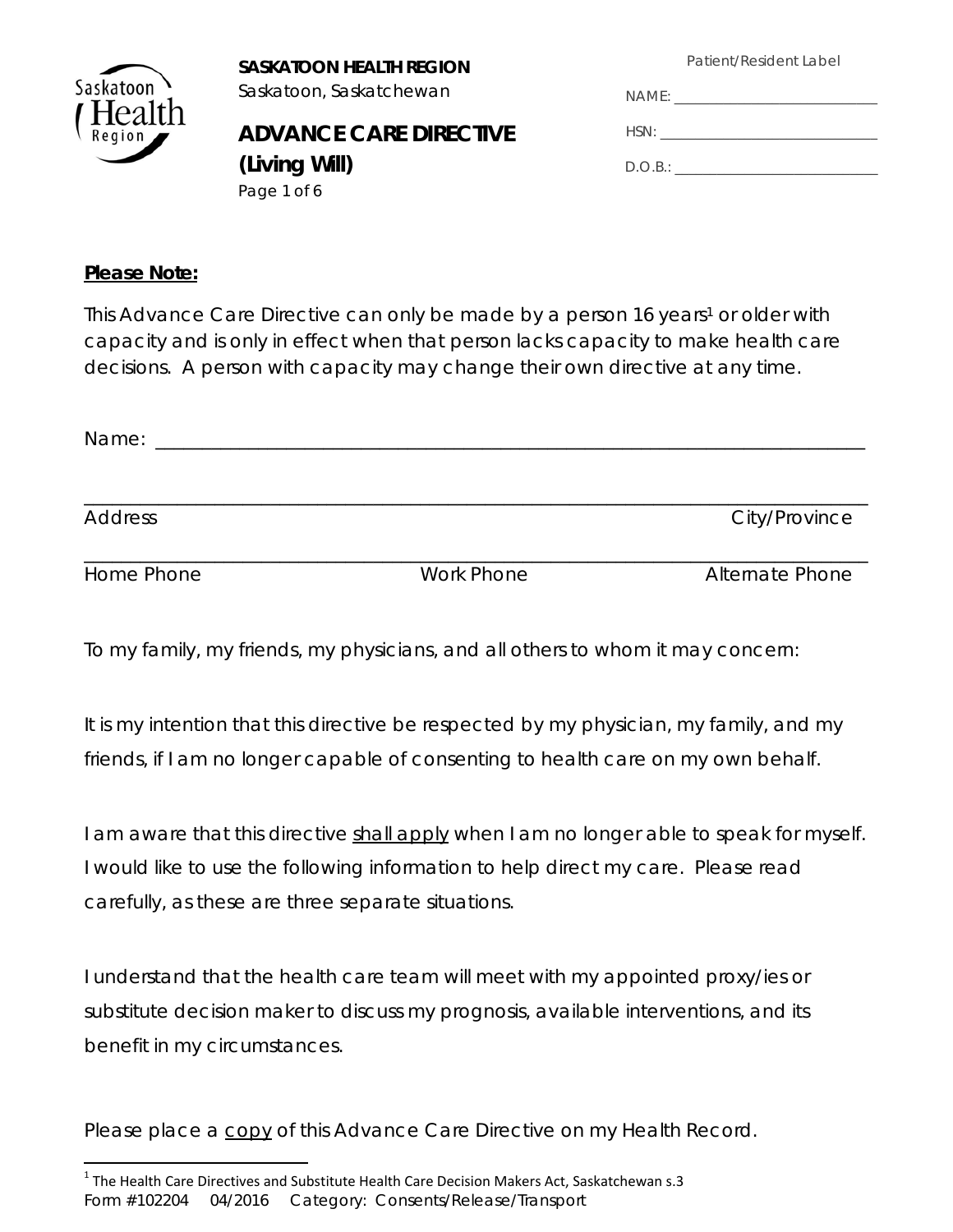### **ADVANCE CARE DIRECTIVE**

#### **(Living Will)**

Page 2 of 6

| NAME: |  |
|-------|--|
|       |  |
| HSN   |  |

## **Proxies**

A proxy must be 18 years<sup>2</sup> of age or older and have capacity to make decisions. The proxy has an obligation to act according to my known wishes. The proxy/ies listed below are authorized to consent to my health care when I am no longer able to understand health care information and communicate my own decisions.

Please appoint your proxy/ies below. You may appoint proxy/ies to act successively or jointly. Please circle successive proxies or joint proxies when appointing multiple proxies. Unless stated otherwise multiple proxies will be considered successive proxies.

| <b>Address</b>                                                                                                                                                                                                                                           | City/Province |
|----------------------------------------------------------------------------------------------------------------------------------------------------------------------------------------------------------------------------------------------------------|---------------|
| <b>Successive Proxies or Joint Proxies</b>                                                                                                                                                                                                               |               |
|                                                                                                                                                                                                                                                          |               |
| <b>Address</b>                                                                                                                                                                                                                                           | City/Province |
|                                                                                                                                                                                                                                                          |               |
|                                                                                                                                                                                                                                                          |               |
| <b>Address</b>                                                                                                                                                                                                                                           | City/Province |
| I understand that if I do not appoint a proxy, a substitute decision maker will be<br>appointed to make health care decisions on my behalf when I lack capacity to make<br>health care decisions. I have spoken to the following people about my wishes: |               |

| Name | Home Phone | <b>Work Phone</b> |
|------|------------|-------------------|
|      |            |                   |
| Name | Home Phone | <b>Work Phone</b> |
|      |            |                   |
| Name | Home Phone | <b>Work Phone</b> |
|      |            |                   |

Form #102204 04/2016 Category: Consents/Release/Transport  $2$  The Health Care Directives and Substitute Health Care Decision Makers Act, Saskatchewan s.11(1)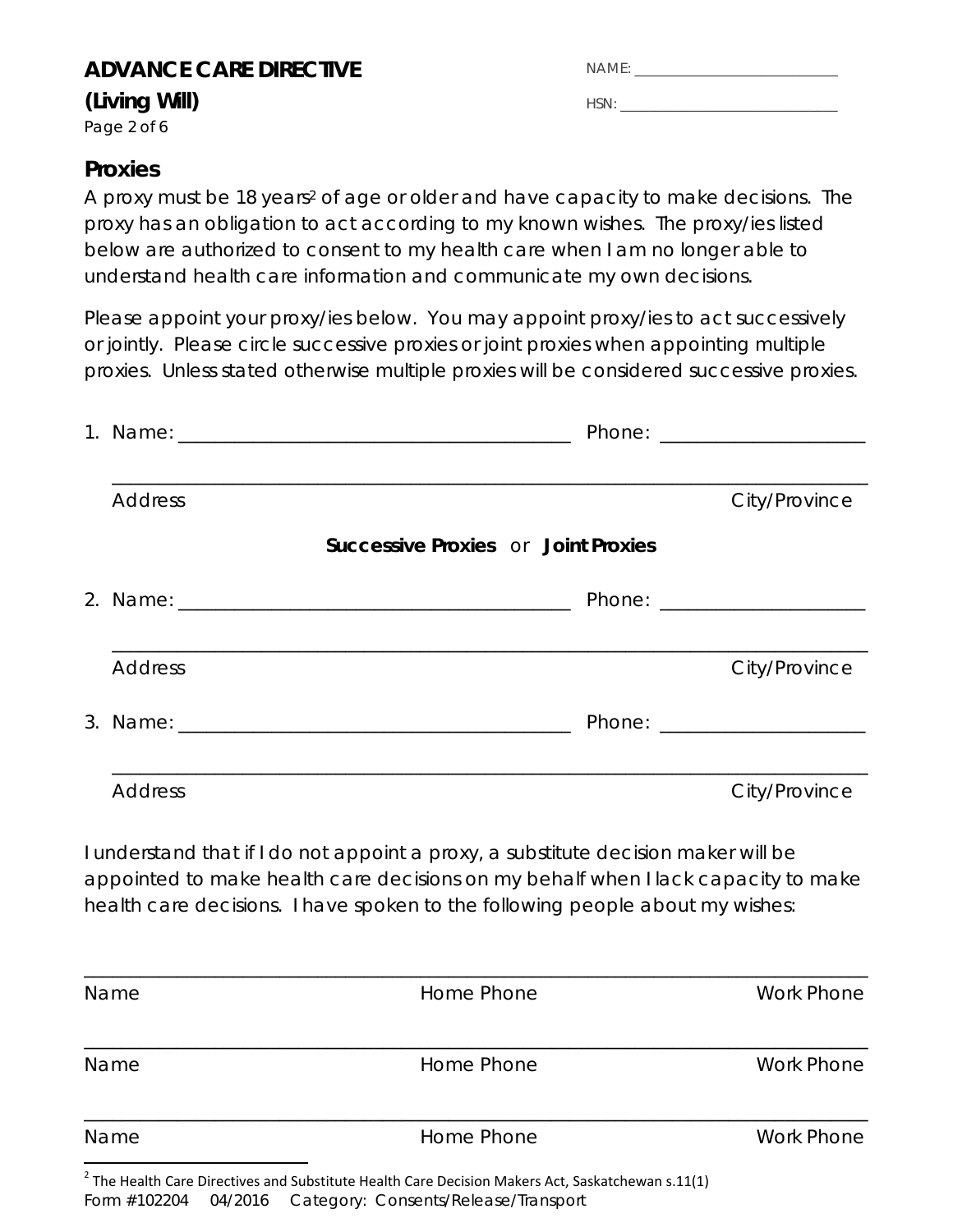Patient/Resident Label



**SASKATOON HEALTH REGION**<br>Saskatoon Saskatchewan Saskatoon, Saskatchewan

## **ADVANCE CARE DIRECTIVE (Living Will)**

| NAME:   |  |
|---------|--|
| HSN:    |  |
| D.O.B.: |  |

Page 3 of 6

#### **Situation A:**

**I have been diagnosed with an illness from which I am likely to recover. The following are my wishes...** 

#### **Instructions:**

The box below lists some interventions upon which you may wish to comment. Please indicate your wishes by placing your initials in the box for the interventions you would accept or not accept under Situation A.

| Intervention                                                                                                                                                    | Yes,<br>I would<br>accept | No,<br>I would<br>not accept |
|-----------------------------------------------------------------------------------------------------------------------------------------------------------------|---------------------------|------------------------------|
| I would be willing to accept all life supporting machines<br>and treatments as needed while there is a chance of<br>recovering.                                 |                           |                              |
| If your answer to the above question is "No, I would not accept", please initial below<br>which interventions you would or would not accept.                    |                           |                              |
| Cardiopulmonary Resuscitation (CPR) - this might include<br>chest compressions, electric shocks and artificial<br>breathing in an attempt to restart the heart. |                           |                              |
| A machine to help me breathe (mechanical ventilation).                                                                                                          |                           |                              |
| A feeding tube inserted from the nose into the stomach.                                                                                                         |                           |                              |
| A feeding tube surgically inserted directly into the<br>stomach.                                                                                                |                           |                              |
| Other:                                                                                                                                                          |                           |                              |
| Other:                                                                                                                                                          |                           |                              |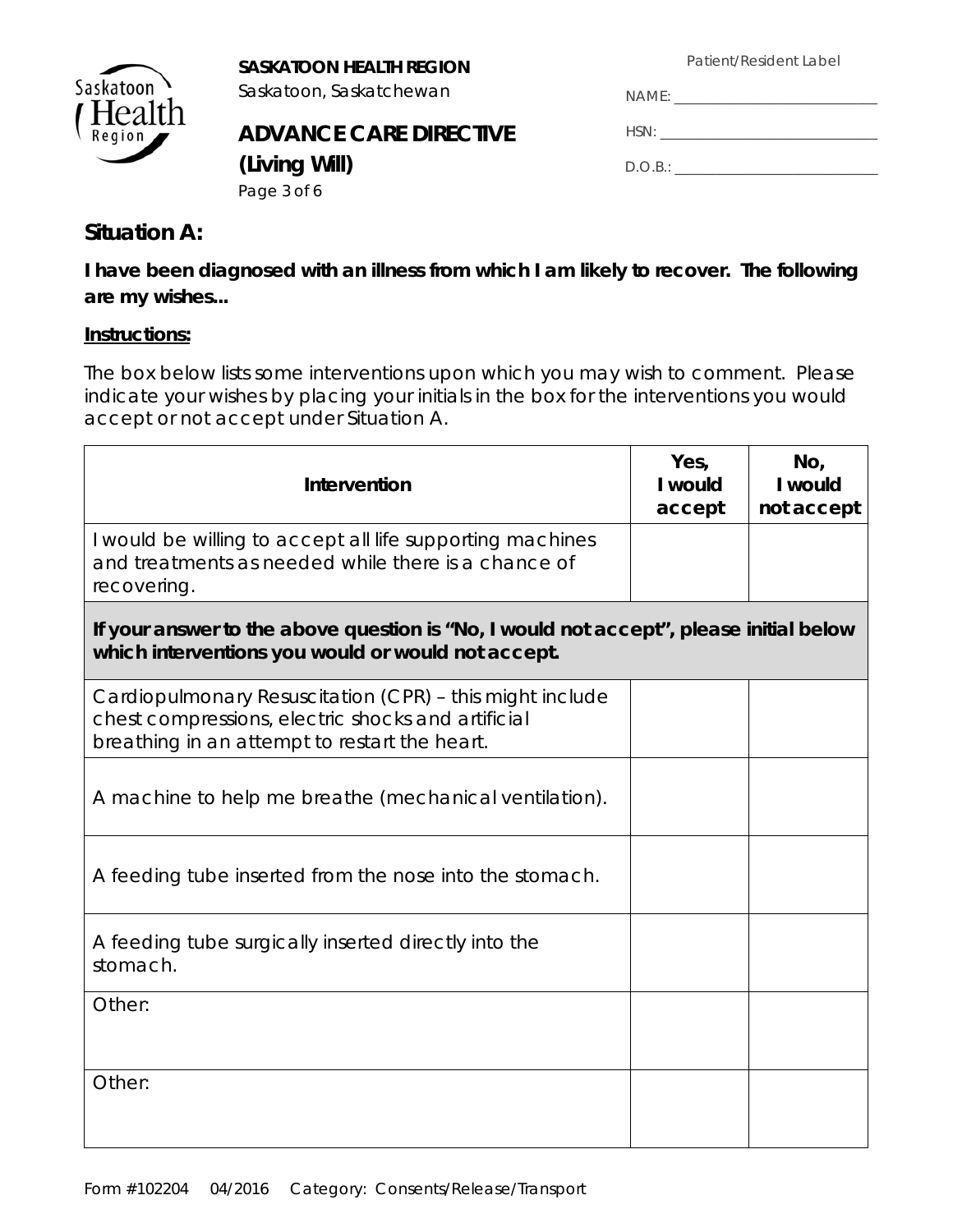#### **ADVANCE CARE DIRECTIVE**

**(Living Will)** 

Page 4 of 6

| NAMF |  |  |
|------|--|--|
|      |  |  |

HSN: \_\_\_\_\_\_\_\_\_\_\_\_\_\_\_\_\_\_\_\_\_\_\_\_\_\_\_\_\_\_\_

### **Situation B:**

**I suffer from an illness that may require many months or even years to recover. During that time, life support may be required to ensure the continuation of my life. The following are my wishes...** 

#### **Instructions:**

The box below lists some interventions upon which you may wish to comment. Please indicate your wishes by placing your initials in the box for the interventions you would accept or not accept under Situation B.

| Intervention                                                                                                                                                    | Yes,<br>I would<br>accept | No,<br>I would<br>not accept |
|-----------------------------------------------------------------------------------------------------------------------------------------------------------------|---------------------------|------------------------------|
| I would be willing to accept all life supporting machines<br>and treatments as needed while there is a chance of<br>recovering.                                 |                           |                              |
| If your answer to the above question is "No, I would not accept", please initial below<br>which interventions you would or would not accept.                    |                           |                              |
| Cardiopulmonary Resuscitation (CPR) - this might include<br>chest compressions, electric shocks and artificial<br>breathing in an attempt to restart the heart. |                           |                              |
| A machine to help me breathe (mechanical ventilation).                                                                                                          |                           |                              |
| A feeding tube inserted from the nose into the stomach.                                                                                                         |                           |                              |
| A feeding tube surgically inserted directly into the<br>stomach.                                                                                                |                           |                              |
| Other:                                                                                                                                                          |                           |                              |
| Other:                                                                                                                                                          |                           |                              |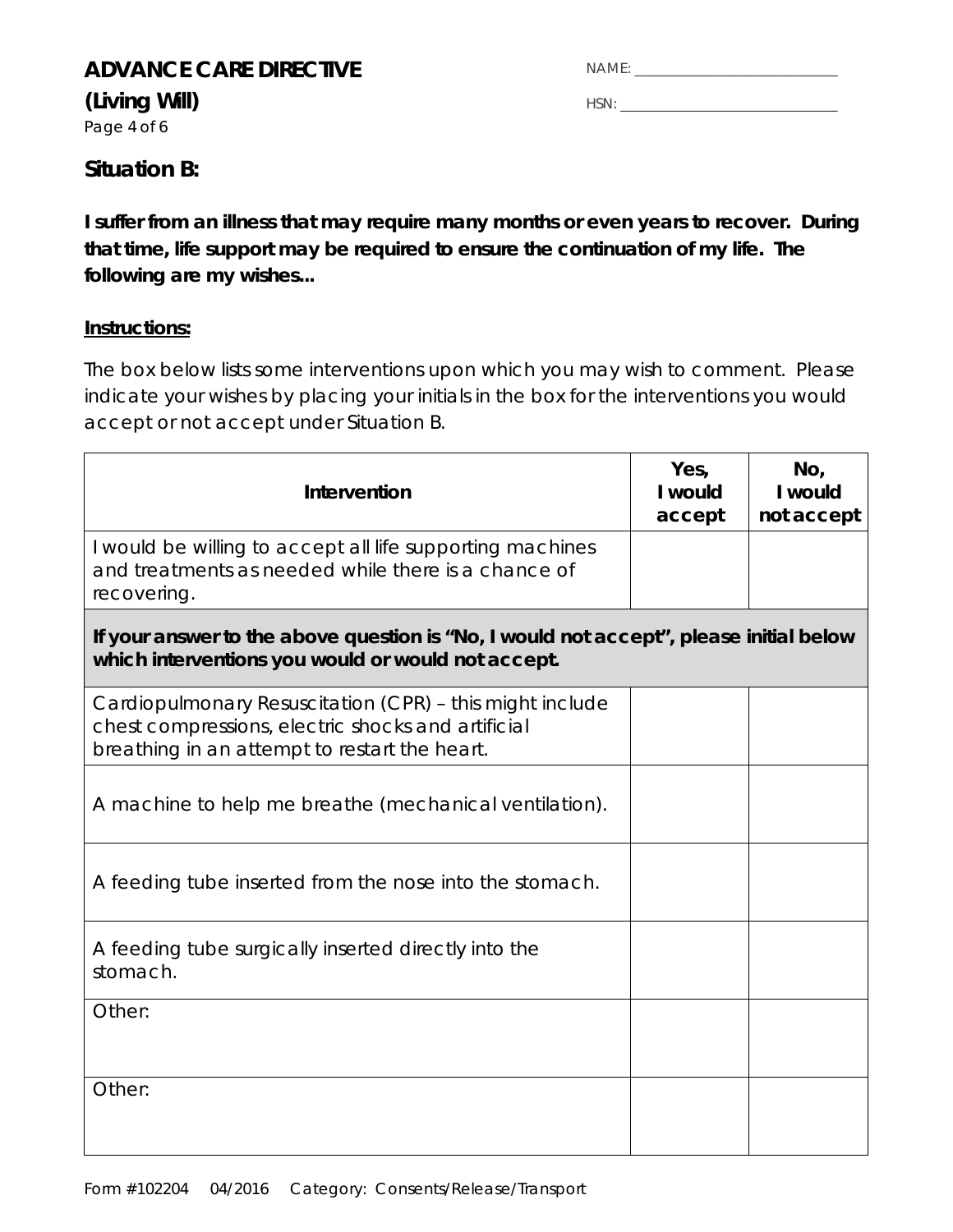Patient/Resident Label



**SASKATOON HEALTH REGION**<br>Saskatoon Saskatchewan

## **ADVANCE CARE DIRECTIVE (Living Will)** Page 5 of 6

| NAME:   |
|---------|
| HSN:    |
| D.O.B.: |

## **Situation C:**

**If there is no expectation of my recovery, or death is inevitable and I would only be alive on life support. The following are my wishes...** 

#### **Instructions:**

The box below lists some interventions upon which you may wish to comment. Please indicate your wishes by placing your initials in the box for the interventions you would accept or not accept under Situation C.

| Intervention                                                                                                                                                    | Yes,<br>I would<br>accept | No,<br>I would<br>not accept |
|-----------------------------------------------------------------------------------------------------------------------------------------------------------------|---------------------------|------------------------------|
| Cardiopulmonary Resuscitation (CPR) - this might include<br>chest compressions, electric shocks and artificial<br>breathing in an attempt to restart the heart. |                           |                              |
| A machine to help me breathe (mechanical ventilation).                                                                                                          |                           |                              |
| A feeding tube inserted from the nose into the stomach.                                                                                                         |                           |                              |
| A feeding tube surgically inserted directly into the<br>stomach.                                                                                                |                           |                              |
| Other:                                                                                                                                                          |                           |                              |
| Other:                                                                                                                                                          |                           |                              |
| Other:                                                                                                                                                          |                           |                              |
| Other:                                                                                                                                                          |                           |                              |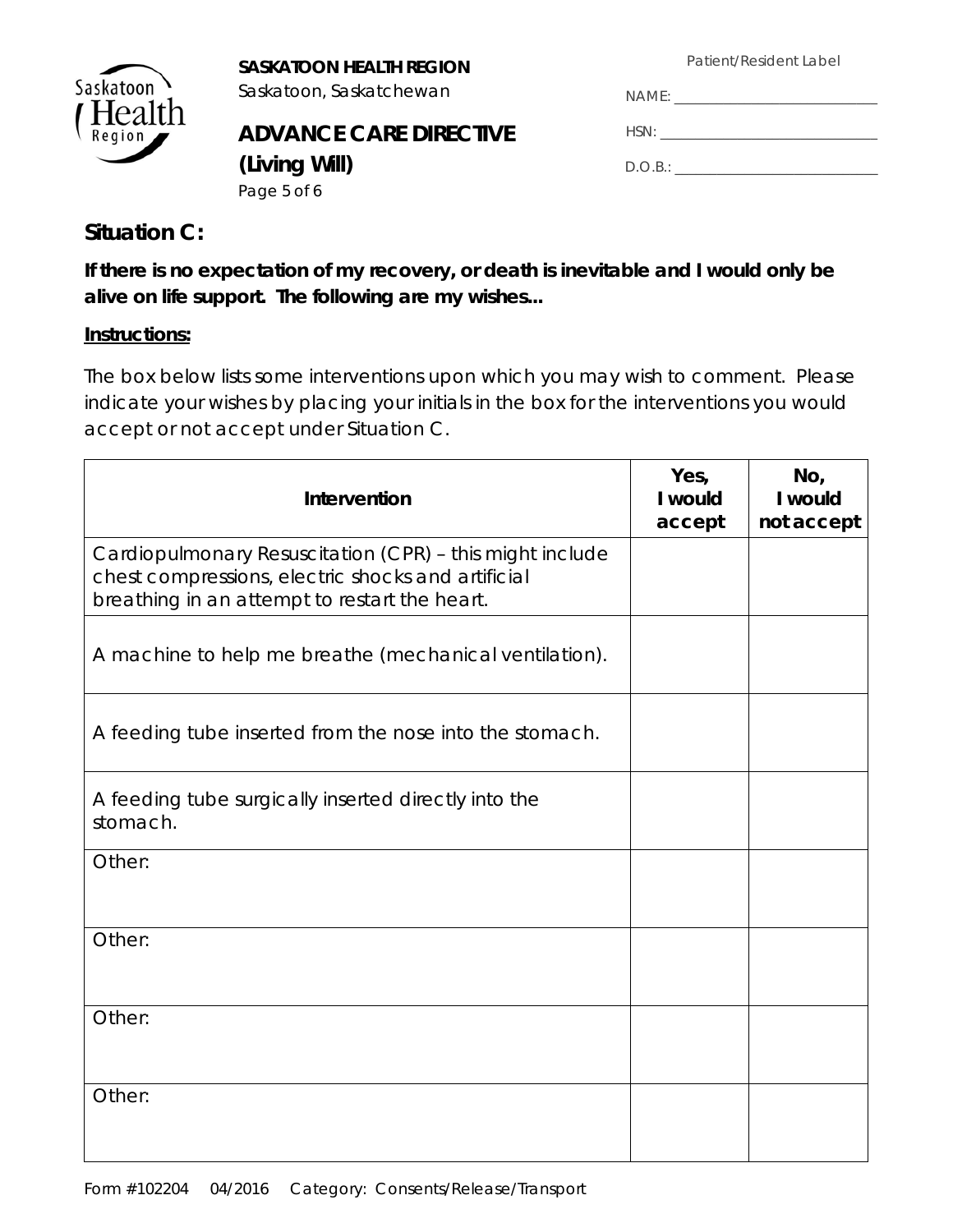| (Living Will)<br>Page 6 of 6 | <b>ADVANCE CARE DIRECTIVE</b>                                 |                                                                                                                                                                                                                                                                                                                                                     |      |
|------------------------------|---------------------------------------------------------------|-----------------------------------------------------------------------------------------------------------------------------------------------------------------------------------------------------------------------------------------------------------------------------------------------------------------------------------------------------|------|
|                              |                                                               |                                                                                                                                                                                                                                                                                                                                                     |      |
|                              |                                                               |                                                                                                                                                                                                                                                                                                                                                     |      |
|                              |                                                               |                                                                                                                                                                                                                                                                                                                                                     |      |
|                              |                                                               |                                                                                                                                                                                                                                                                                                                                                     |      |
|                              |                                                               |                                                                                                                                                                                                                                                                                                                                                     |      |
| Signed and declared:         |                                                               |                                                                                                                                                                                                                                                                                                                                                     |      |
|                              | If you are physically able to, sign your name and date below. |                                                                                                                                                                                                                                                                                                                                                     |      |
| Name                         |                                                               | Signature                                                                                                                                                                                                                                                                                                                                           | Date |
|                              |                                                               | If you are physically unable to sign, a person of your choice may complete this<br>directive and sign on your behalf at your instruction. The signature of this person must<br>be witnessed and the witness must sign below. A person appointed as a proxy or a<br>proxy's spouse cannot sign as a witness or as the person signing on your behalf. |      |
| Name                         |                                                               | Signature of the person who is signing on my behalf                                                                                                                                                                                                                                                                                                 | Date |
| Name                         |                                                               | Signature of Witness                                                                                                                                                                                                                                                                                                                                | Date |
|                              |                                                               |                                                                                                                                                                                                                                                                                                                                                     |      |

#### *Please Note:*

*When making a directive, it is a good idea to make copies available to your proxy/ies or substitute decision maker, family members, your doctor, your Special Care Home care providers and any health care facility to which you are admitted. You may also place a copy on or in your refrigerator for ease of access in emergencies.*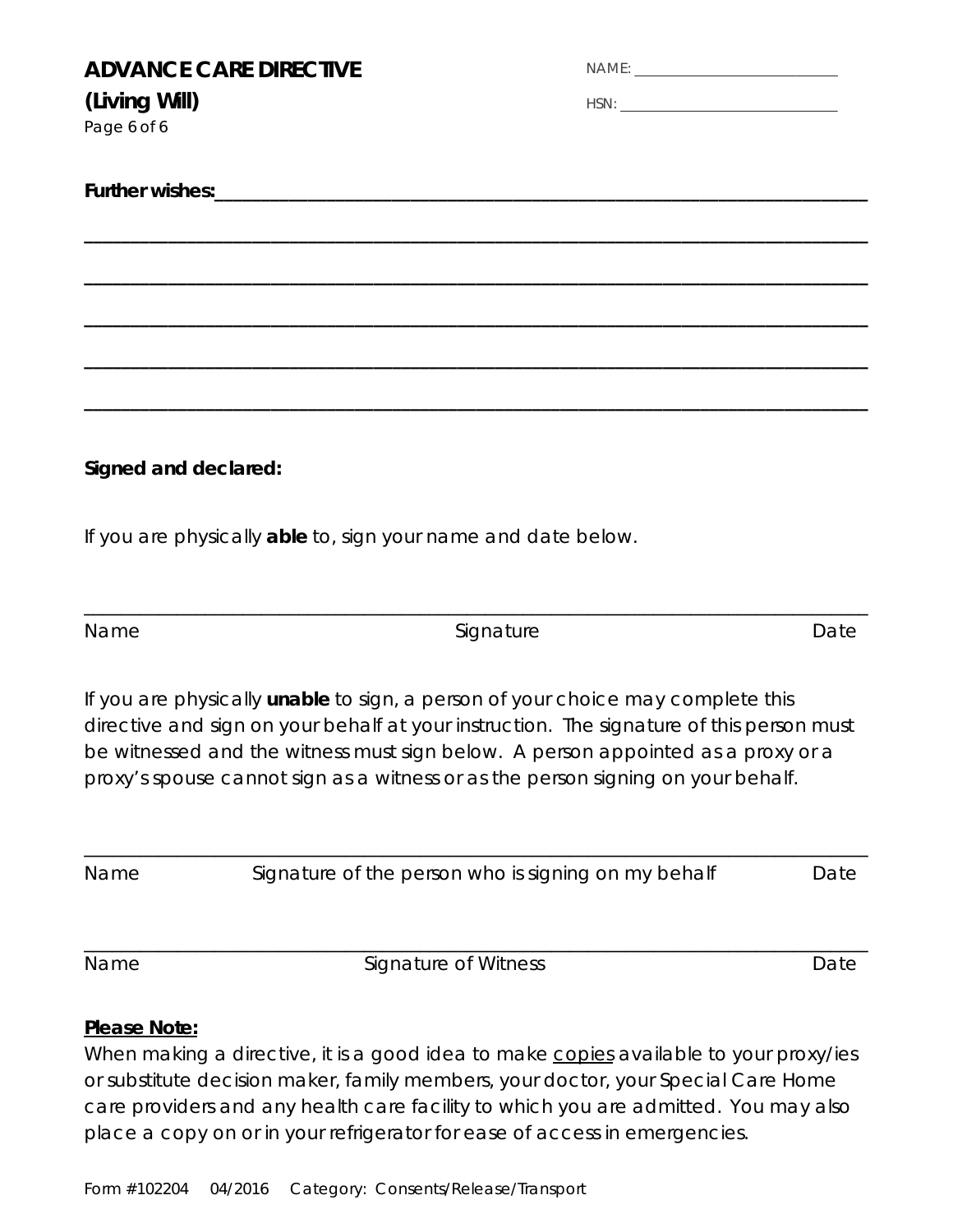#### **Medical Alert (Wallet Card)**

Please cut on the dotted line and place the card in your wallet. When printing from a PDF document please select **actual size** under the print option.

TO MY FAMILY, MY PHYSICIAN & HOSPITAL

I have completed an Advance Care Directive. In case of accident or extreme sudden illness please follow my Directive as soon as available. It can be obtained by contacting the individuals listed on the back.

## **PLEASE DONO DOCUMENT ON THIS PAGE**

Health Records please discard this page and do not scan into patient record. Thank you

Form #102204 04/2016 Category: Consents/Release/Transport